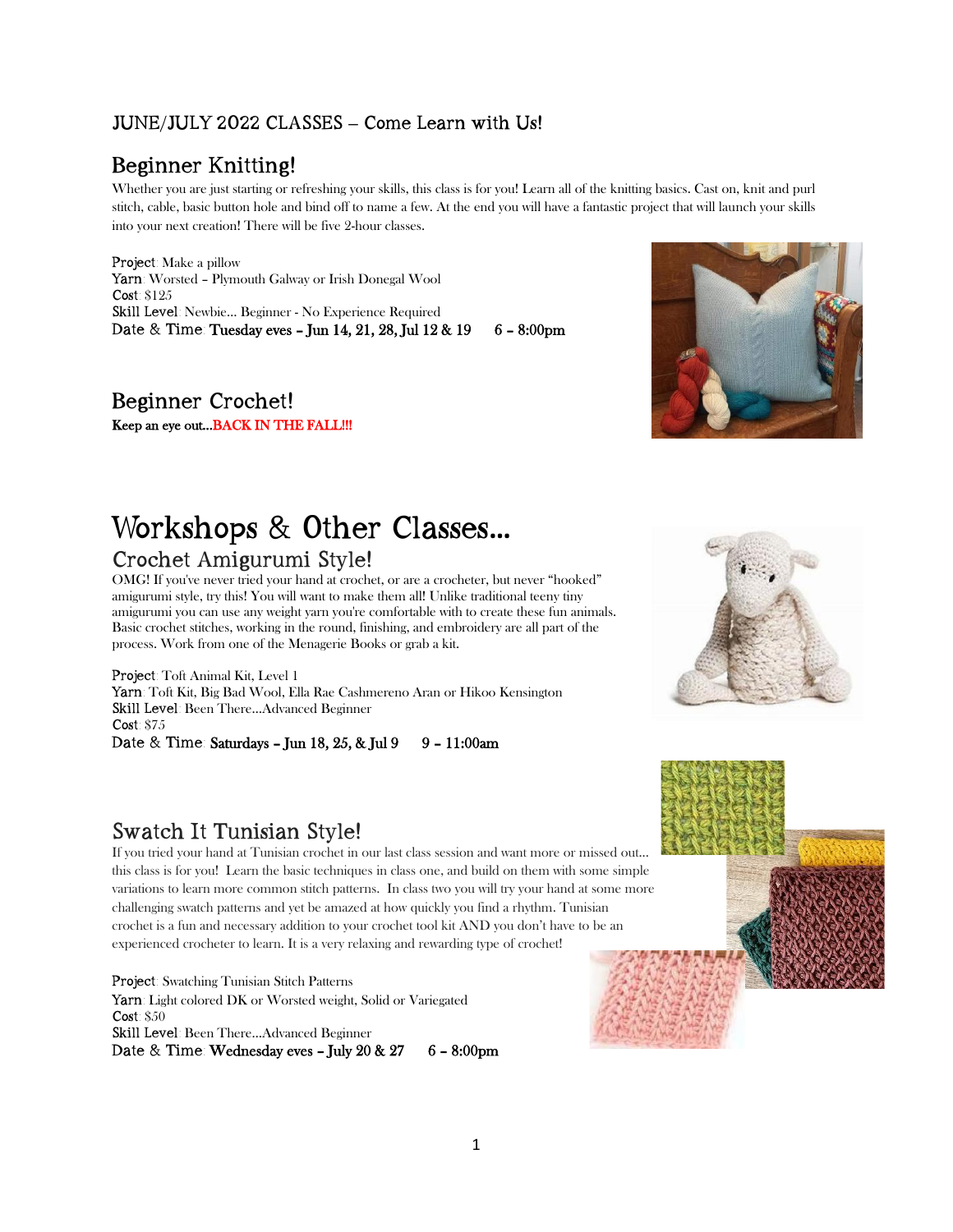#### Crochet French Market Bag!

Now that plastic bags are gone from New Jersey...don't be caught without a bag when you are out shopping. Make this easy to store, fun to make and very attractive looking market bag. Great for groceries, farmers markets or shopping at the mall. Solid or self-striped, you choose! Once you make one, you'll want to make more...You can't have enough market bags!

Project: French Market Bag by Alexandra Tavel Yarn: Linova or Ella Rae Watercolors Skill Level: Been There…Advanced Beginner Cost: \$50 Date & Time: Wednesday eves – Jul  $13 & \text{Aug } 3 = 6 - 8:00 \text{pm}$ 

## Christmas in July Crocheted Snowflakes!

Every year our group of snowflake crocheters grows and the newest challenge is to find a super fun snowflake to turn all heads. This is the one! Whether you are a newbie to snowflakes or have joined the group of enthusiasts (I am one of them!!!) you are welcome to participate. Learn from A to Z how a snowflake is made. We hope to carry on the tradition! Crocheted snowflakes have been made and passed down for years and it is our job to carry on. Bring your happy and a snack to share and let's create some beautiful gifts for holiday giving. The crocheted ornaments make a great hostess gift tied onto a bottle of wine…the gift that keeps on giving. Crochet knowledge is a must.

Project: Wispvale Snowflake by Julia Hart Yarn: 10 Count Cotton or Vermont Spinnery Sylvan Spirit Skill Level: Done That…Intermediate Cost: \$25 Date & Time: Sunday - Jul 24 9am - 12:00pm

## Better Bind-offs!

Do you feel like your bind off is always too tight? Join us as we explore why bind-offs can be too tight and how to correct it. In this workshop you'll learn four different bind-offs and when to use them; the Russian Lace bind-off, Icelandic bind-off, Jenny's Surprisingly Stretchy bind-off, and the Sewn bind-off.

Yarn: Light colored Worsted weight Skill Level: Been There…Advanced Beginner Cost: \$25 Date  $\&$  Time: Tuesday eve – Jun 21 6 – 8:00pm

#### Wrap and Tie Headband!

If you are looking for a fast HERO project packed with learning and endless yarn possibilities, this is for you. A great next step project after you got your feet wet in the pillow class. Increases, decreases and selvedge edges are among the new tools you will learn. Everyone you know will be stealing yours, so be ready!

Project: Wrap and Tie Headband by Jenise Hope Yarn: Try Plymouth Linaza, Sweet Georgia Tough Love Sock or Fior Di Seta Skill Level: Been There…Advanced Beginner Cost: \$50 Date & Time: Fridays – Jul  $15 & 29$  9:00 – 11am







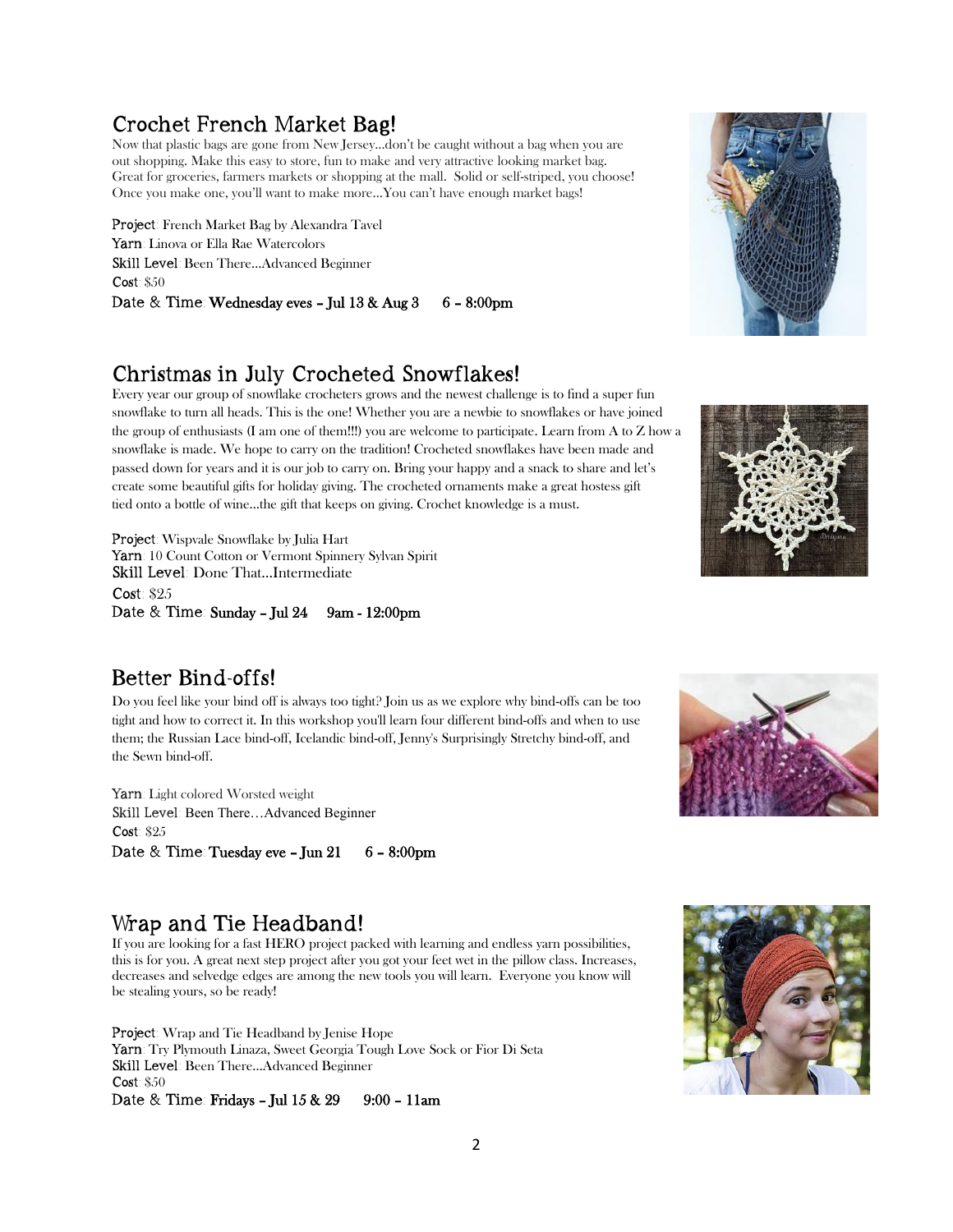## Beaded Necklace Workshop!

This is such a cool, quick piece that pairs garter stitch and beads to create a timeless necklace. This piece combines two cast-on methods and you'll learn to pre-string beads. The scallops are simply stunning! Knit in a linen blend, its light but strong. Make one for every "Starlet" in your life.

Project: Clarisse Necklace by Cynthia Spencer Yarn: Linea Pura Solo Lino Skill Level: Been There…Advanced Beginner Cost: \$25 Date & Time: Tuesday eve - Jun 28 6 - 8:00pm



#### Shortcut Cowl!

This fun, little knit is a compromise between a cowl and a shawl and is perfect for knitters who love the look of a shawl, but only have the time and yardage for a cowl. We will work top-down starting flat and then join to work in the round. If you have learned some basic stitches and are ready for the next step, take this class to learn chart reading, lace techniques including eyelets, tilted lace, diamond lace and wave lace. Use up to 7 different colors, your choice. You can play with color and texture with this piece while learning several different stitches.

Project: Shortcut Cowl by Stephanie Lotven Yarn: Sweet Georgia Party of 5, Sweet Georgia Tough Love Sock, Malabrigo Sock or Andromeda Skill Level: Done That…Intermediate Cost: \$75

Date & Time: Wednesday eves - Jun 15, 22 & 29 6 - 8:00pm

#### Western Sunrise!

Stockinette, short rows and lace combine together to make this gorgeous airy shawl so unique and lightweight. Worked from the bottom up, it is a great introduction to Noro yarn and lace knitting! Learn three types of increases, master the double decrease, chart reading, fixing mistakes in lace and blocking. Knit in Worsted weight yarn on larger needles, this shawl works up quickly. Block with or without the points pulled out and voila…you are ready to rock wearing it!

Project: Western Sunrise by Sharon Mooney Yarn: Noro Ito or Akari Skill Level: Been There…Advanced Beginner Cost: \$60 Date & Time: Tuesdays - Jun 14, 21 & 28 1 - 2:30pm

## MyTeeser Summer Top!

This is the beautiful lightweight top for those warm summer days. The lacework pattern can be customized for both a cap or short sleeve. The patterned yoke is balanced by the stockinette body. You can adjust to your desired length. You will learn all about more advanced lace, how to use life lines (not the "phone a friend" kind!), German Short Rows, Italian Bind-off and pattern reading. Magic loop experience required.

Project: MyTeeser by Jill Karina Bo Yarn: Sweet Georgia Tough Love Sock or any Fingering Weight Yarn Skill Level: Done That…Intermediate Cost: \$85 Date & Time: Wednesday eves – Jun 22, 29, Jul 13 & 20  $6 - 7:30$  (First Class is 2 Hrs)





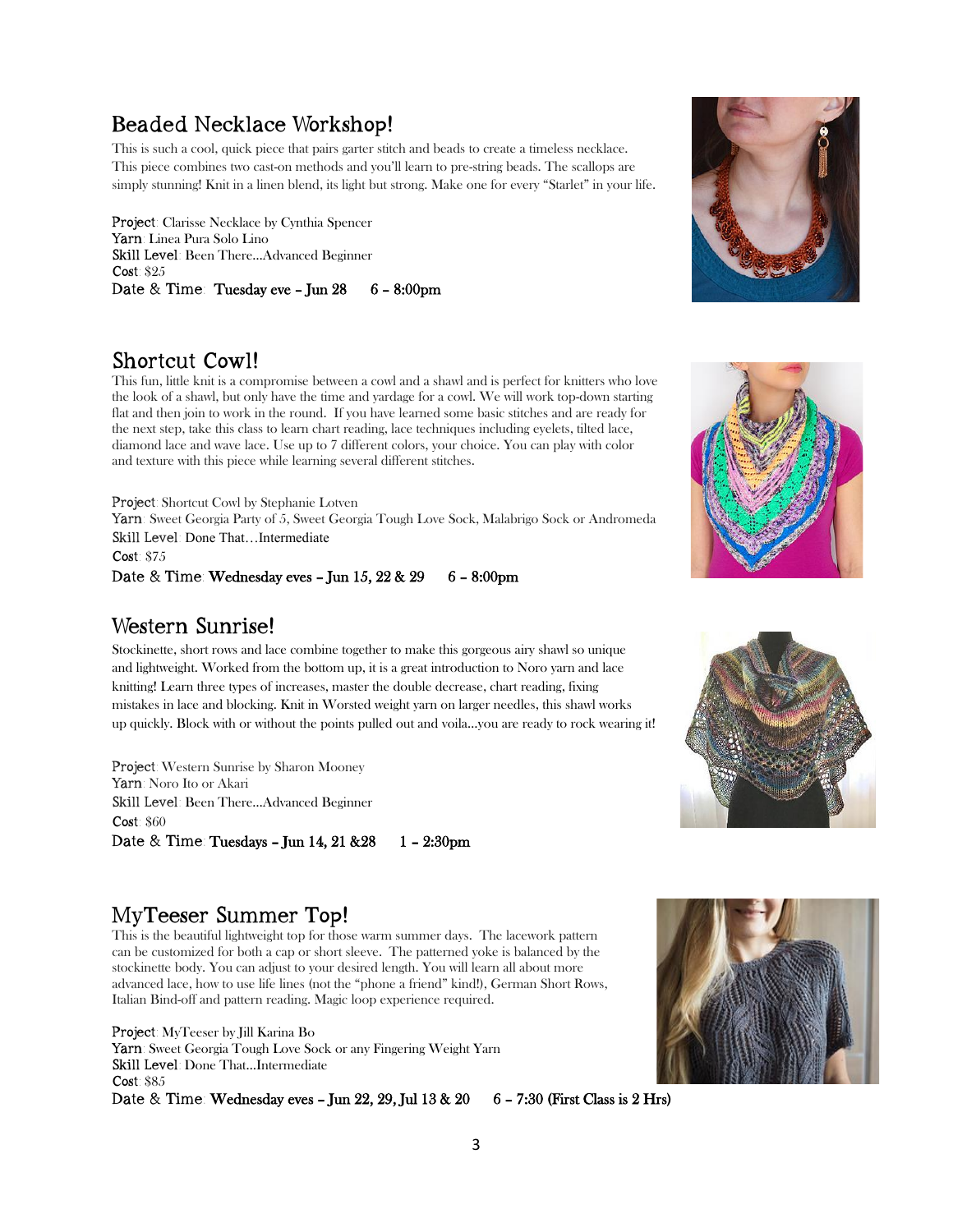#### Toe-up Sock!

This is our new favorite toe-up pattern! It combines a short row heel, extended gusset, and reinforced heel flap. It has everything you need for a perfect fit toe-up sock. This comfy house sock knits up quickly in DK yarn. Learn all of the key techniques to creating toe-up socks, including yarn management, Judy's magic cast on, increases, German Short rows, and a stretchy bind-off.

Pattern: Fast Forward Sock by Kate Atherly Yarn: Dream In color or Zauberball Starke 6 Skill Level: Done That…Intermediate Cost: \$80 Date & Time: Saturdays - Jul 16, 23, 30 & Aug 6 9 - 10:30am

#### Technicolor Tote Bag!

Now that you need to bring your own bag to the market, why not make it beautiful?!? Carrying three strands of cotton yarn together makes this bag sturdy enough for all of your groceries...AND it is all handmade. The pattern calls for 5 different colors and the color story is uniquely created by holding different color combinations together. You will learn Judy's Magic Cast-On, linen stitch, how to carry colors and finish techniques. Time to pick your colors!

Project: Technicolor Tote Bag by PetiteKnit Yarn: DK Cotton...Try Linova! Skill Level: Been There…Advanced Beginner Cost: \$50 Date & Time: Sundays – Jun 26 & Jul 10 10am – 12:00pm

#### "Fix It"!

In this workshop you'll learn to recognize exactly what went wrong in your work and how to fix it. From simple fixes for dropped and twisted stitches, to reworking cables and dealing with pesky, recurring problems we all face in our knitting. Galway in a light color for swatching.

Yarn: Light colored, smooth Worsted weight yarn Skill Level: Been There… Advanced beginner Cost: \$35 Date & Time: Thursday eve - Jun 30 6 - 9:00pm

## Knit & Felted Christmas Stocking!

What? A project that gives you a chance to knit, felt, and needle felt? Nothing better! Knit the stocking using all the same techniques you would use for a sock on a much larger scale. Worked in-the-round, learn short rows and heel flaps. Felt it and have a load of fun finishing off with needle felted embellishments. Customize to whatever your heart desires!

Project: Felted Christmas Stocking Yarn: Plymouth Galway Skill Level: Been There…Advanced Beginner Cost: \$85 Date & Time: Thursday eves - Jul 14, 21, 28 & Aug  $4-6$  - 7:30pm (Last Class 2Hrs)







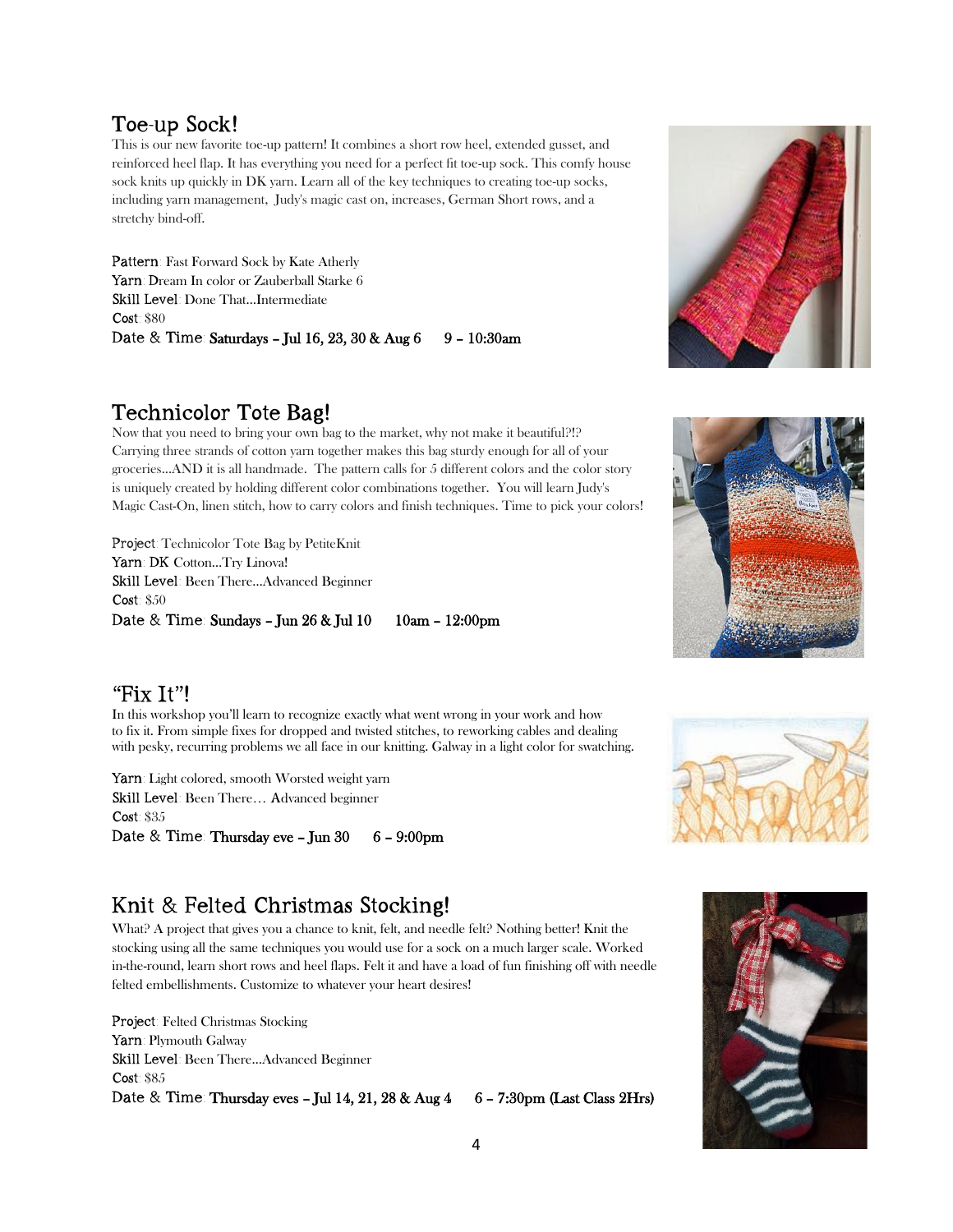### NEW Traditional Rug Hooking!

These are not your grandma's hooked rugs…or are they? Hand-hooked rugs have come a long way since they graced the floors and beds of our North American ancestors. Whether you enjoy modern art and design or a more traditional look, with rug hooking patterns and designs there's really no limit. This beginner class will get you well on your way to a new and fun fiber hobby. So come and learn the skills needed to make rugs of your own. Supplies included. Bring scissors!

Skill Level: Newbie… Beginner - No Experience Required Cost: \$80 Date & Time: Friday - Jun 17 9am - 12:00pm





Learn to incorporate textured fabrics into your needle felting. Steiff mohair fabric is the perfect addition to up your hedgehog game! You'll learn to shape fabric, attach it discreetly, add glass eyes and create an adorable hedgie to take home with you. My favorite!

Skill Level: Been There...Advanced Beginner Cost: \$55 Date & Time: Saturday – Jul 30 11am – 2:00pm



#### Whales Oh My!

Needle felting is an amazing sport and you will learn so much more in this beginner to intermediate friendly class! First, you'll learn needle felting basics, how to make firm shapes and how to connect them in order to create a fine finish texture. Choose to build your whale in the colors of your choice. Lastly, how to add fine details and display options. You will go home with your finished creation ready to display.

Skill Level: Been There...Advanced Beginner Cost: \$60 Date & Time: Friday eve - Jun 24 6 - 9:00pm



## Bag on a Ball**…**Fiber Tote!

This bag is so fun to make! Learn to wet felt using a resist and an inflatable rubber ball. In this class you will learn about material choices, wool layout, surface design and felting & fulling techniques. You will have lots of color options and will go home with a felted bag of your own unique design. Wool and felting supplies included in class price, purchase your own leather handles to be sewn onto the bag. Available at Rows of PurL!  $(2<sup>{\omega}</sup>$ </sub> class may be needed)

Skill Level: Newbie… Beginner - No Experience Required Cost: \$55 Date & Time: Saturday - Jun 25 1 - 4:00pm